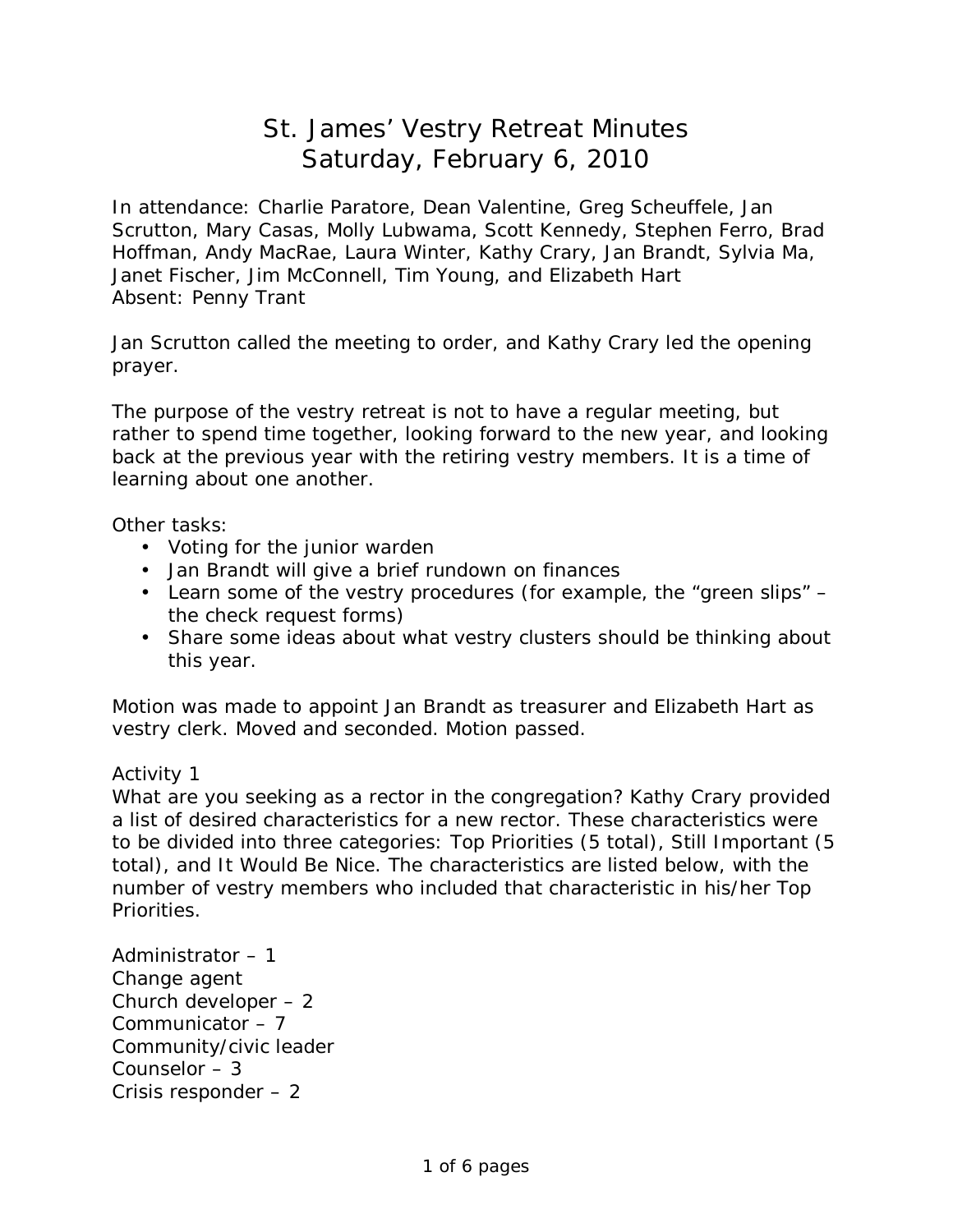Director Christian education – 1 Ecumenical leader – 1 Evangelist Facilities manager Fundraiser – 1 Leadership development – 2 Liturgist – 5 Multicultural ministry – 2 Music **Other** Outreach – 1 Pastor – 14 Preacher – 15 Social justice advocate Spiritual director – 12 Teacher – 4 Theologian – 5 Visit sick/shut in's – 6 Youth worker – 1

The top 7 characteristics chosen: communicator, liturgist, pastor, preacher, spiritual director, theologian, and visit the sick/shut in's.

When asked "Pick one thing God wants us to have as a rector?" suggestions included pastor, social justice advocate, spiritual director, and preacher.

Activity 2 Kathy provided 6 fictitious candidate profiles for consideration. The vestry was divided into three groups, and given the task to rank the "candidates" 1-6.

The process of coming to a consensus is "share and care." Everyone needs to watch and make sure that you hear from everyone in the group, everyone needs to be fully heard, and all have to weigh in. Everyone needs to hear what others are sharing as well.

Constant movement in linear time: Was – history Is – the present, St. James' and the church Is to come – in the realm of God

When the actual selection time comes, if you do not see who you need as a rector, then you need to acknowledge that. If the vestry cannot come to a consensus after prayerful consideration then the vestry needs to honor that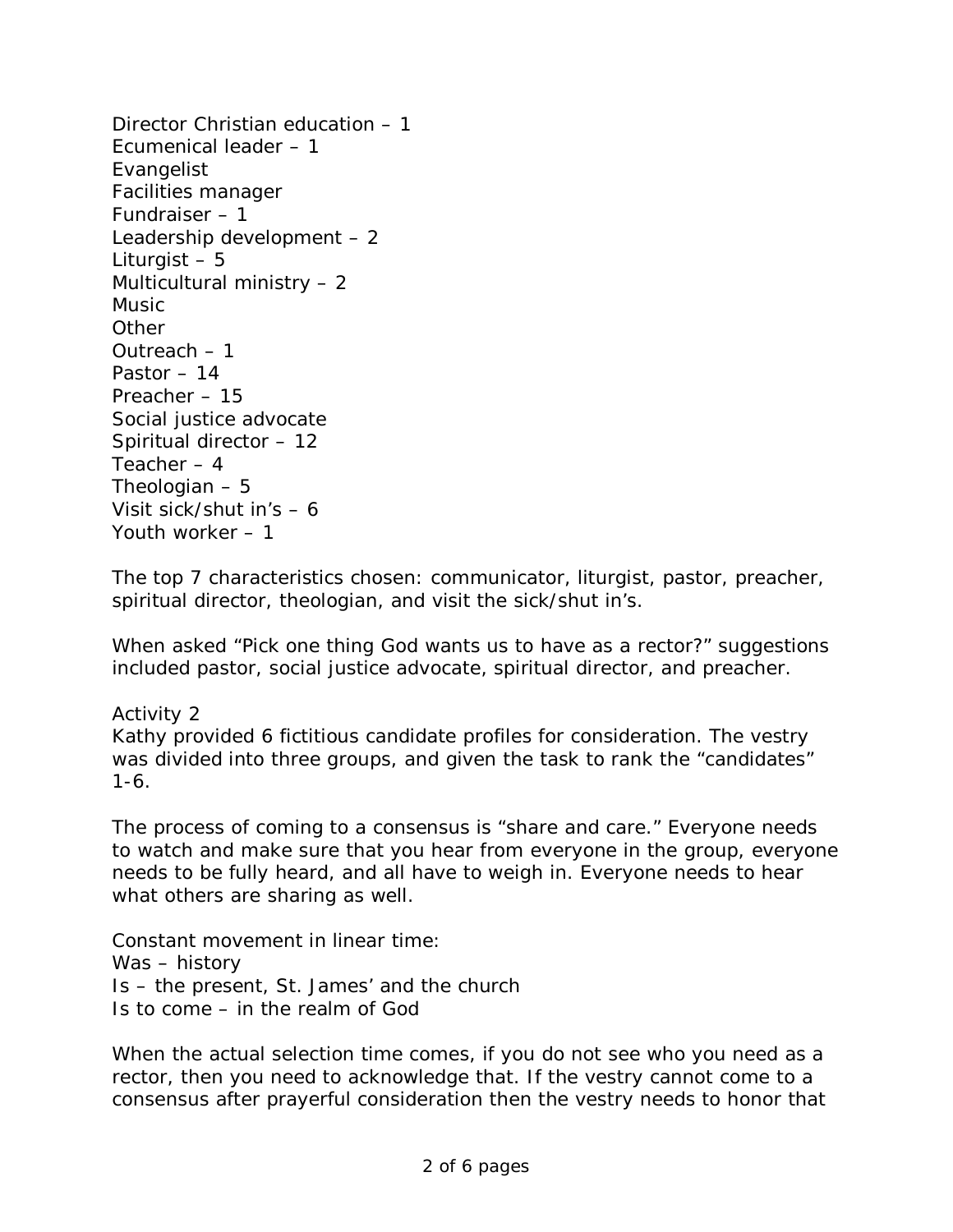part of the process. The Diocese does have provisions when this type of event happens.

This activity demonstrated that while the members may not always agree, it is possible to come to a consensus with a limited amount of information. It may also help to formulate questions for interviews.

Calendar

- Need to have someone coordinate the calendar
- Vestry meetings are usually the second Thursday of the month, except in April, when the meeting will be held April 15<sup>th</sup>.
- Worship committee meetings are the first Wednesday of the month, expect in March, when the meeting will be held the  $2<sup>nd</sup>$  Wednesday.

Other Information

- Please write for the Window
- Many members want to go green, but the wireless doesn't always work in the church. If you want to have access to documents without printing out a copy, make sure you download documents to your laptop rather than rely on the wireless

Junior Warden

- The duties of the junior warden are outlined in the Vestry Handbook
- The junior warden is elected for a period of one year by the vestry
- Mary Casas was nominated for junior warden.
- Motion was made to elect Mary Casas as junior warden. Moved and seconded. Motion passed.

Financial Report – presented by Jan Brandt

- There are four components to financing at St. James':
	- o Operating assessed by the Diocese, budgeted
	- o Special Interest some of the funds are restricted, other are inand-out (like events), not assessed, not budgeted
	- o Building for some years this was not budgeted. Mortgage was paid off in 2007. Not assessed. For major capital expenses
	- o Endowment very restricted. Income from fund can be used for other things, but what it can be used for is restricted. Not assessed.
- Un-audited statement of financial position is produced once a year. It lists all assets, such as banking/investment accounts, value for land, etc.
- Profit & Loss Budget vs. Actual comes out every month. The "pass through to other funds" are distributed once a month. The "pass through to other funds" and "transfer to other funds" should match.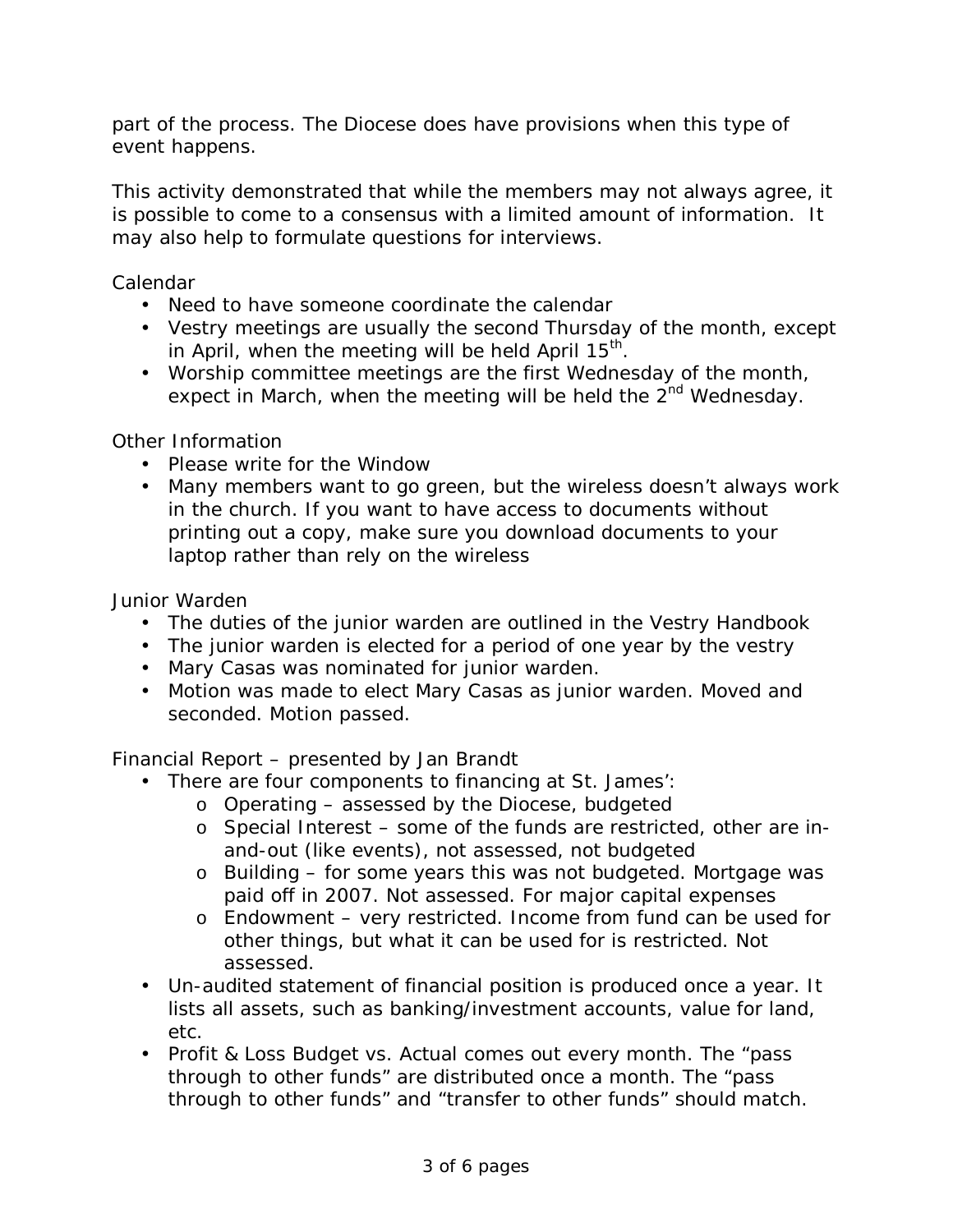- St. James' ended the year \$2174.88 in the red, but we also received \$8660.11 from a prior year pension reimbursement.
- 94% of what is spent is the Diocesan assessment, salaries and insurance.
- Special Interest Account Balances comes out every month. It is arranged by cluster. Reports can be printed out as necessary.
- Budget 2010
	- o There are \$230,000 in pledges this year, vs. \$261,000 in pledges last year.
	- o Format is the same as for Profit & Loss Budget vs. Actual.
	- o Budget assumes that Kathy Crary will be the interim for 6 months, and the new rector for 6 months.
- Reimbursement requests are due within 30 days of when the money is spent. You cannot authorize reimbursement for relatives or significant others.
- The "green slips" are the check request forms. Make sure the receipts correspond with the reimbursement request. "Clean" receipts are preferred.
- Vestry clusters are responsible for money spent by the groups under their cluster.
- It has been a vestry rule for approximately three years that anything over \$200 must be approved by the entire vestry.
- The rules for spending apply to all groups. This helps prevent duplicate spending.
- The vestry is ultimately and legally responsible for money.
- Checks over \$1000 need to be signed by both the senior and junior warden.

Vestry meetings are the  $2^{nd}$  Thursday of the month, with dinner at 6:30 pm and the meeting beginning at 7:00 pm.

Two members of the parish are going to be doing a breast cancer walk, and they need to raise \$3500. May they sell raffle tickets during coffee hour one Sunday? The concern is how do we limit groups doing this type of thing? It was agreed that it would be ok to sell the raffle tickets one Sunday before the event.

The biggest task of this new vestry is the calling of a new rector, but it should not define what the vestry does from now on.

Outline of the process to call a new rector

• When the Search Committee gets close to presenting candidates to the vestry, Canon Michael Barlow will be asked to talk with the vestry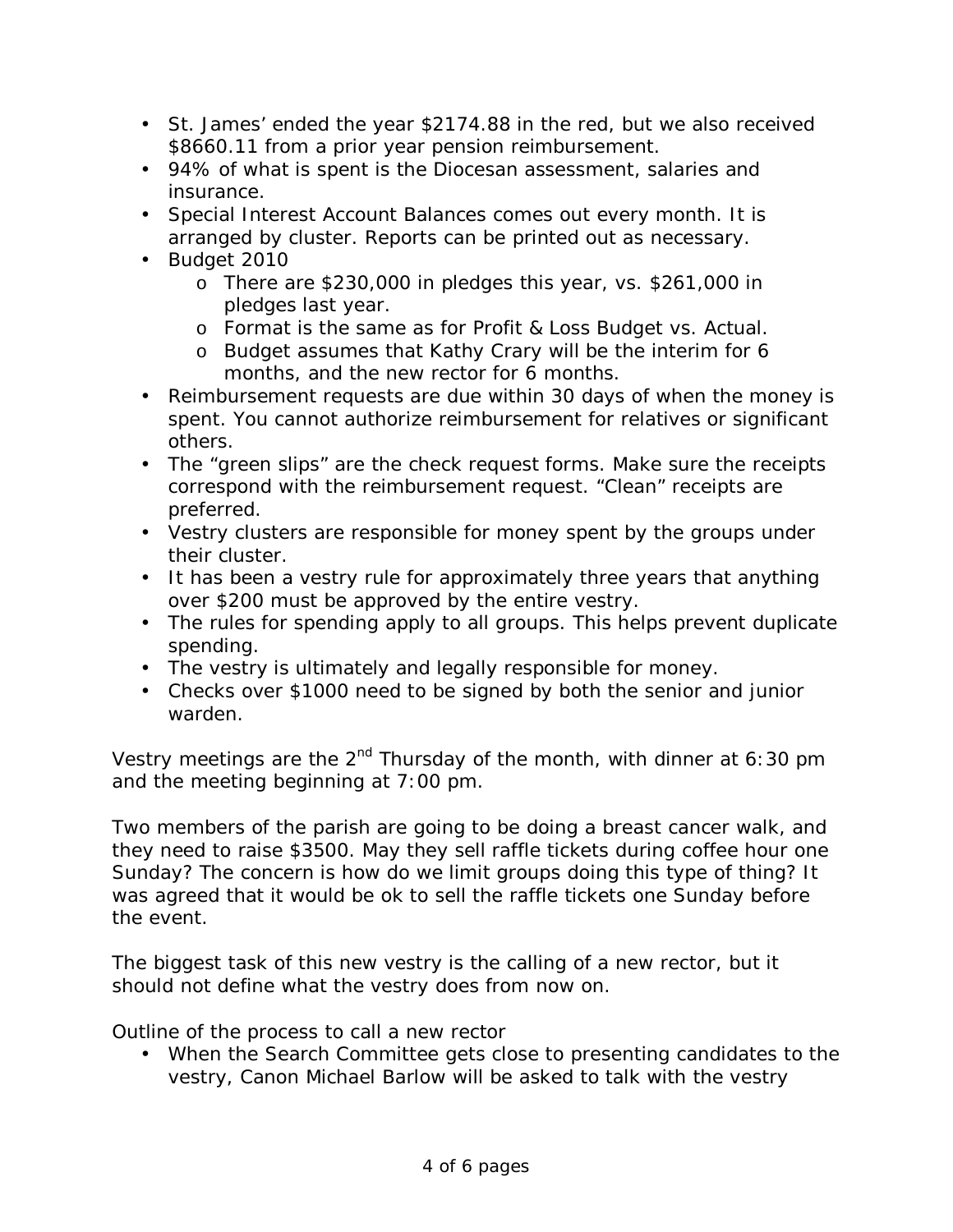- The Search Committee will present the vestry with probably 3 candidates
- The Search Committee will also share files with information with the vestry
- Canon Michael will do a detailed background check on the final 3 candidates. Note that all candidates have originally gone through Canon Michael for an initial background check.
- The wardens will contact the candidates and arrange for interviews
- There will be a period of prayer and preparation with Kathy. After that, Kathy will no longer be able to participate in the process.
- Vestry will plan the interview and the roles (who will ask questions, who will listen) of each of the 12 elected vestry members. Only the 12 elected vestry members will conduct the interviews.
- Each candidate will meet with the Bishop and Canon Michael the week before his/her interview
- Probably one Friday night there will be an informal meal with one candidate. A few members from the Search Committee and the treasurer and clerk may be invited as well.
- There will be a closed service on Saturday morning where the candidate will give a homily and Eucharist. A few others (people who have been a part of the process) may be invited to attend. A potluck lunch will probably follow. Confidentially is required, and there will be no other events on the campus that day.
- The 12 elected members of the vestry will then interview candidate.
- It is not recommended that the candidate come to the church on that Sunday following the interview.
- Limit conversation until all candidates have been interviewed. All documents, etc. are confidential.
- At the end of the process, the vestry will choose the candidate. Approval of the Bishop and Canon Michael must be confirmed.
- Letter of Agreement must be written and signed.
- Arrangements will be made for Kathy leaving St. James'
- There will be a short period with supply priests before the new rector begins.

## New Clusters

Lead Team – Jan Scrutton (senior warden), Mary Casas (junior warden), Jan Brandt (treasurer), Kathy Crary (clergy)

Facilities – Scott Kennedy and Charlie Paratore

Worship and Christian Formation – Molly Lubwama and Laura Winter Social Ministries and Congregational Care – Brad Hoffman and Andy MacRae Communication and Evangelism – Greg Scheuffele and Stephen Ferro Parish Life – Penny Trant and Dean Valentine